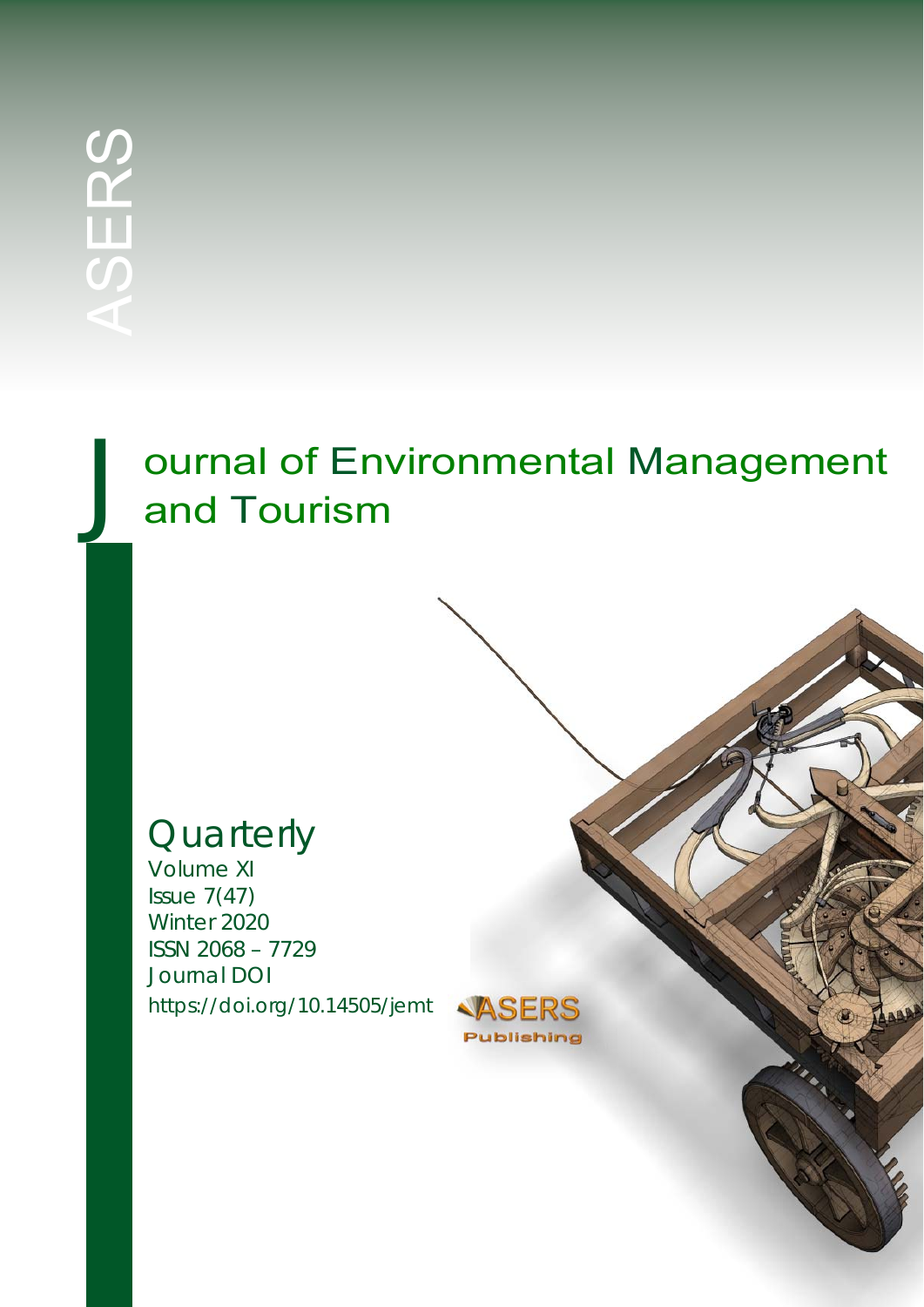### *Journal of Environmental Management and Tourism* Volume XI Winter 2020 Issue 7(47)

Editor in Chief **Ramona PÎRVU**  University of Craiova, Romania

Editorial Advisory Board

**Omran Abdelnaser**  University Sains Malaysia, Malaysia

**Huong Ha**  University of Newcastle, Singapore, **Australia** 

**Harjeet Kaur**  HELP University College, Malaysia

**Janusz Grabara** Czestochowa University of Technology, Poland

**Vicky Katsoni**  Techonological Educational Institute of Athens, Greece

**Sebastian Kot** Czestochowa University of Technology, The Institute of Logistics and International Management, Poland

**Nodar Lekishvili**  Tibilisi State University, Georgia

**Andreea Marin-Pantelescu**  Academy of Economic Studies Bucharest, Romania

**Piotr Misztal** 

The Jan Kochanowski University in Kielce, Faculty of Management and Administration, Poland

**Agnieszka Mrozik** 

Faculty of Biology and Environmental protection, University of Silesia, Katowice, Poland

**Chuen-Chee Pek** 

Nottingham University Business School, Malaysia

**Roberta De Santis**  LUISS University, Italy

**Fabio Gaetano Santeramo**  University of Foggia, Italy

**Dan Selişteanu**  University of Craiova, Romania

**Laura Ungureanu**  Spiru Haret University, Romania

ASERS Publishing http://www.asers.eu/asers-publishing ISSN 2068 – 7729 Journal DOI: https://doi.org/10.14505/jemt

## Table of Contents:

| 1              | Strict Liability Principle Application in the Management of Straits Marine Pollution for<br>International Navigation according to the Indonesia Sea Convention Law<br>Luh Putu SUDINI, Anak Agung Gede RAKA, Tutut HERAWAN                                                                                                                                | 1601         |
|----------------|-----------------------------------------------------------------------------------------------------------------------------------------------------------------------------------------------------------------------------------------------------------------------------------------------------------------------------------------------------------|--------------|
| $\overline{2}$ | Assessment of Waste Management System among Hotels and Guest Houses in Minna<br>Ebenezer A. OLUWOLE, Hamza ATTAHIRU, Olorunfemi B. OYEDIRAN,<br>Stephen K. OMOTUGBA, Patience N. MEDUNA, Gbemiga T. KOLAWOLE                                                                                                                                              | 1609         |
| 3<br>4         | Financial Mechanism for Managing the Environmental Innovation Development of the<br><b>Economy in Ukraine</b><br>Victoria BORISOVA, Iryna SAMOSHKINA, Larysa RYBINA, Olena SHUMKOVA<br>The Empirical Research of The Potential, Awareness and Current State of Agricultural<br>Waste Use to Ensure Energy Autonomy of Agricultural Enterprises of Ukraine | 1617<br>1634 |
| 5              | Vitaliy LUTSIAK, Natalia PRYSHLIAK, Dina TOKARCHUK, Irina SEMCHUK<br>Environmental Innovations as a Factor of Increasing the Economic Efficiency of<br><b>Production. Study Casse: Pavlodar Region</b><br>Zylfiya A. ARYNOVA, Lyazzatkenovna KAIDAROVA, Rysty B. SARTOVA,<br>Gulmira D. BAYANDINA, Shynar Z. RAKHMETULLINA, Mariyam T. ZHETESSOV          | 1649         |
| 6              | A Model of the Causal Relationships between the Factors Influencing the Performance<br>of Green Organizations Managing Energy-Saving Buildings in Bangkok and Vicinity<br>Witaya PATARAMETAGUL, Ananya POPRADIT, Nisa PAKVILAI, Ampon SHOOSANUK                                                                                                           | 1656         |
| 7              | Innovative Approaches to the Management of Commercial and Economic Activities of<br><b>Environmental Enterprise - "Spicy Pack"</b><br>Valentyna ARANCHIY, Ilona YASNOLOB, Nataliia DEMIANENKO,<br>Oleksandr BEZKROVNYI, Olena MYKHAILOVA, Svitlana PYSARENKO, Liudmyla CHIP,<br>Oleksandr ARESTOV, Liudmyla HORBATIUK                                     | 1664         |
| 8              | Analysis and Assessment of Seismic Hazard for the Azov-Black Sea Recreation Area<br><b>Marina ZARETSKAYA</b>                                                                                                                                                                                                                                              | 1672         |
| 9              | Nipa Forest as the Ecological Services in Eastern Coast of Thailand<br>Tantus PIEKKOONTOD, Pumiphat PACHANA, Karnjana HRIMPENG,<br><b>Kitsanai CHAROENJIT</b>                                                                                                                                                                                             | 1683         |
| 10             | Technical Equipment of Agriculture and the Problems of the Agricultural Sector<br>Rehabilitation in the Context of Kazakhstan and Mongolia<br>S.M. TOKENOVA, A.B. KULEKESHOVA, M.H. KADRINOV, S.K. TAZHIKENOVA                                                                                                                                            | 1692         |
| 11             | Public - Private Partnerships in Ecotourism Development in Protected Areas: A Case<br><b>Study of Tunkinsky National Park in Russia</b><br>Lyudmila MAKSANOVA, Sembrika IVANOVA, Darima BUDAEVA, Alyona ANDREEVA                                                                                                                                          | 1700         |
| 12             | The Green Technology Practices and Investments of Sipalay City Beach - Resorts<br>Marjon C. MALACAPAY, Reynaldo TABABA                                                                                                                                                                                                                                    | 1708         |
| 13             | Sustainable Tourism Business Promotion in Pakistan: A Descriptive Analysis of<br><b>Logistics and Environmental Agreements</b>                                                                                                                                                                                                                            | 1719         |

**Logistics and Environmental Agreements Nazir ULLAH, Saidatul Nadia Abd AZIZ, Rao Qasim IDREES**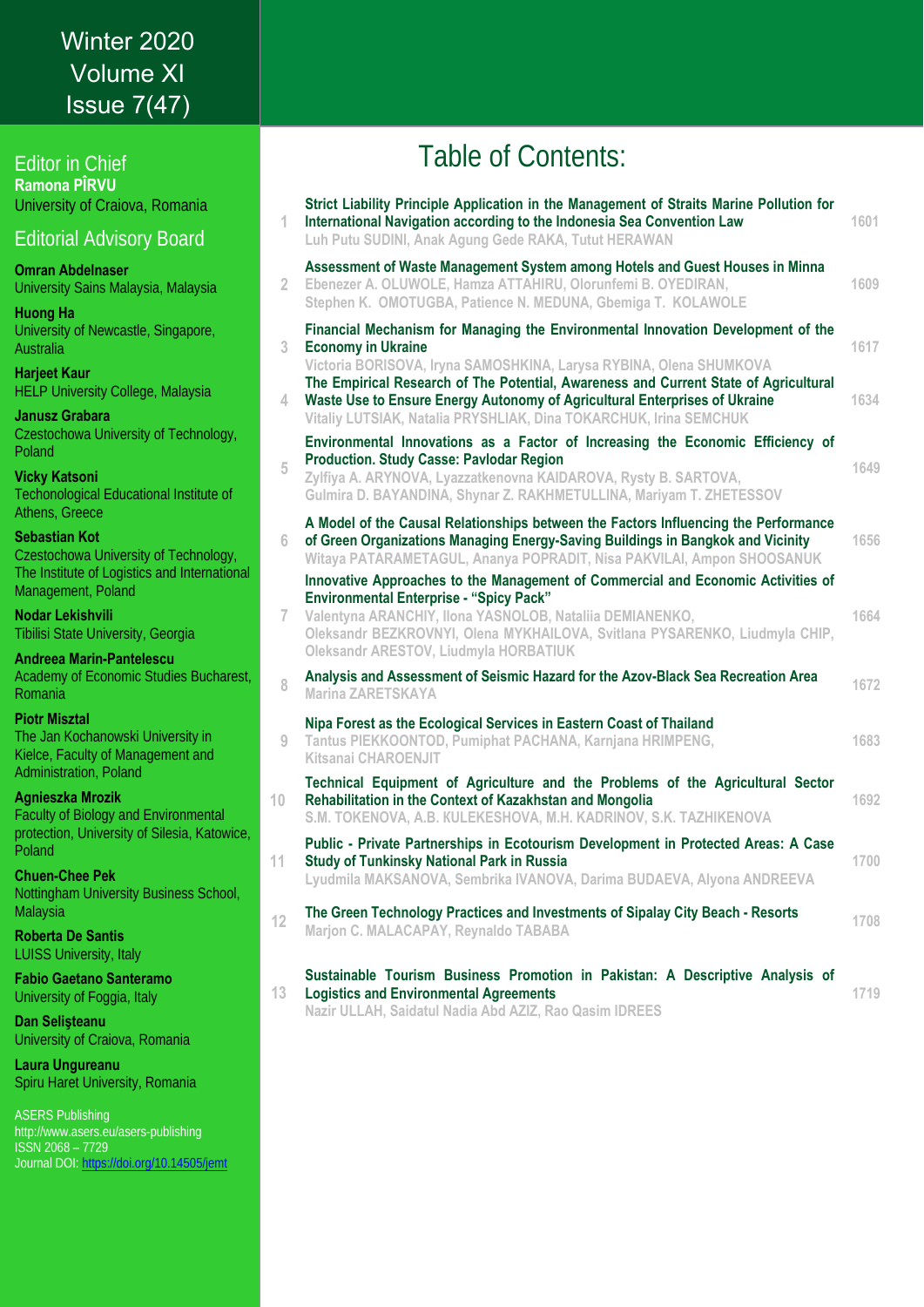## Fall 2020 Volume XI Issue 6(46)

| <b>Editor in Chief</b><br><b>Ramona PÎRVU</b><br>University of Craiova, Romania                                                     |    | The Disaster as a Factor in the Development of Modern Tourism. A Study Case Based<br>on the Chernobyl Nuclear Power Plant<br>Daniel BAKOTA, Robert MACHOWSKI, Arkadiusz PŁOMIŃSKI, Aliaksei RAMANCHUK,<br>Mariusz RZETAŁA, Lesia ZASTAVETSKA | 1729 |
|-------------------------------------------------------------------------------------------------------------------------------------|----|----------------------------------------------------------------------------------------------------------------------------------------------------------------------------------------------------------------------------------------------|------|
| <b>Editorial Advisory Board</b><br><b>Omran Abdelnaser</b><br>University Sains Malaysia, Malaysia                                   |    | Comparative Evaluation of the Efficiency of Regulatory Mechanisms of the Oil and Gas<br><b>Industry and Industrial Waste Processing</b>                                                                                                      |      |
|                                                                                                                                     |    | Dinara Y. SATENOVA, Zhanat M. BULAKBAY, Saule AZYLKANOVA, Rysty K.<br>BERSTEMBAEVA, Zhibek ABYLKASSIMOVA, Jamilya SEITKHOZHINA                                                                                                               | 1742 |
| <b>Huong Ha</b><br>University of Newcastle, Singapore,<br>Australia                                                                 | 16 | Greenhouse Gas Emissions from Household Waste in Denpasar City<br>Made ARMADI, Wayan SUARNA, Made SUDARMA, Made Sudiana MAHENDRA,<br><b>Nyoman SUDIPA</b>                                                                                    | 1750 |
| <b>Harjeet Kaur</b><br><b>HELP University College, Malaysia</b>                                                                     | 17 | Environmental Components and Mechanism of Public - Private Partnership in the Area<br>of Risk Insurance in Crop<br>Zamzagul BAIMAGAMBETOVA, Rymkul ISMAILOVA, Aisulu KULMAGANBETOVA,                                                         | 1761 |
| <b>Janusz Grabara</b><br>Czestochowa University of Technology,                                                                      |    | Meiramkul KASSIMBEKOVA, Zhibek OMARKHANOVA                                                                                                                                                                                                   |      |
| Poland                                                                                                                              | 18 | An Investigation into Medical Waste Management Practices in Hospitals in Northern<br>Peninsula Malaysia                                                                                                                                      | 1779 |
| <b>Vicky Katsoni</b><br><b>Techonological Educational Institute of</b>                                                              |    | Abdelnaser OMRAN, Mohammed Khalifa Abdelsalam MOHAMMED                                                                                                                                                                                       |      |
| Athens, Greece<br><b>Sebastian Kot</b><br>Czestochowa University of Technology,                                                     | 19 | Legal Regulation of Agricultural Cooperation. New Approaches and Prospects for<br><b>Developing Rural Areas</b><br>Kalymbek BAKYTZHAN, Lazzat YERKINBAYEVA, Daniya NURMUKHANKYZY,<br>Madina ZHUSUPBEKOVA, Indira NESIPBAYEVA                 | 1799 |
| The Institute of Logistics and International<br>Management, Poland                                                                  |    | Reasons and Benefits of Seasonal Migrations in the Villages of Rugova                                                                                                                                                                        |      |
| Nodar Lekishvili                                                                                                                    | 20 | Addhe KRASNIQI, Hazer DANA, Tomor ÇELA                                                                                                                                                                                                       | 1806 |
| Tibilisi State University, Georgia<br><b>Andreea Marin-Pantelescu</b><br>Academy of Economic Studies Bucharest,                     | 21 | Influence of Financial and Climate Factors on Agricultural Industry Development<br>Zhanar LUKPANOVA, Zhanar TOYZHIGITOVA, Gulzhan ALINA,<br>Almagul JUMABEKOVA, Arailym ORAZGALIYEVA                                                         | 1813 |
| Romania<br><b>Piotr Misztal</b><br>The Jan Kochanowski University in<br>Kielce, Faculty of Management and<br>Administration, Poland | 22 | Main Directions of Increasing Competitiveness Considering Specificity of Agriculture<br>and Its Sustainable Development<br>Yerzhan ZHUSSUPOV, Madina TURSUMBAYEVA, Roza SHOKHAN, Baglan AIMURZINA,<br>Mazken KAMENOVA, Ainura OMAROVA        | 1829 |
| <b>Agnieszka Mrozik</b><br><b>Faculty of Biology and Environmental</b><br>protection, University of Silesia, Katowice,<br>Poland    | 23 | Investment, Organizational and Environmental Aspects of Regulation of Small and<br><b>Medium Business</b><br>Arseniy KRIKUNOV, Ainur UTEUBAYEVA, Berik NAZHMIDENOV, Ansar KABIEV,<br>Kulyash SYZDYKOVA, Gulnara BAIBASHEVA                   | 1841 |
| <b>Chuen-Chee Pek</b><br>Nottingham University Business School,<br>Malaysia                                                         |    | Public Perception of the Main Constraints of Water Supply Shortage and the<br><b>Availability of Water Supply Resources in Libya</b><br>Jouda R. Jouda HAMAD, Wan Zuhairi W. YAAKOB, Abdelnaser OMRAN                                        | 1857 |
| <b>Roberta De Santis</b><br><b>LUISS University, Italy</b>                                                                          | 25 | Rehabilitation Tourism Opportunities in the Russian Federation for Recovering COVID-<br><b>19 Patients</b>                                                                                                                                   | 1871 |
| <b>Fabio Gaetano Santeramo</b>                                                                                                      |    | Mikhail A. OSADCHUK, Maxim V. TRUSHIN, Alexey M. OSADCHUK,<br>Ekaterina D. MIRONOVA, Karina S. SOLODENKOVA, Alisa E. LAZAREVA                                                                                                                |      |
| University of Foggia, Italy<br>Dan Selisteanu<br>University of Craiova, Romania                                                     |    | An Experience of Tourism Development: How is the Strategy?<br>Sri Langgeng RATNASARI, Ervin Nora SUSANTI, Widodo ISMANTO, Rona TANJUNG,<br>Dio Caisar DARMA, Gandhi SUTJAHJO                                                                 | 1877 |
| Laura Ungureanu<br>Spiru Haret University, Romania                                                                                  |    |                                                                                                                                                                                                                                              |      |
| <b>ASERS Publishing</b>                                                                                                             |    |                                                                                                                                                                                                                                              |      |

http://www.asers.eu/asers-publishing ISSN 2068 – 7729 Journal DOI: <u>https://doi.org/10.14505/jemt</u>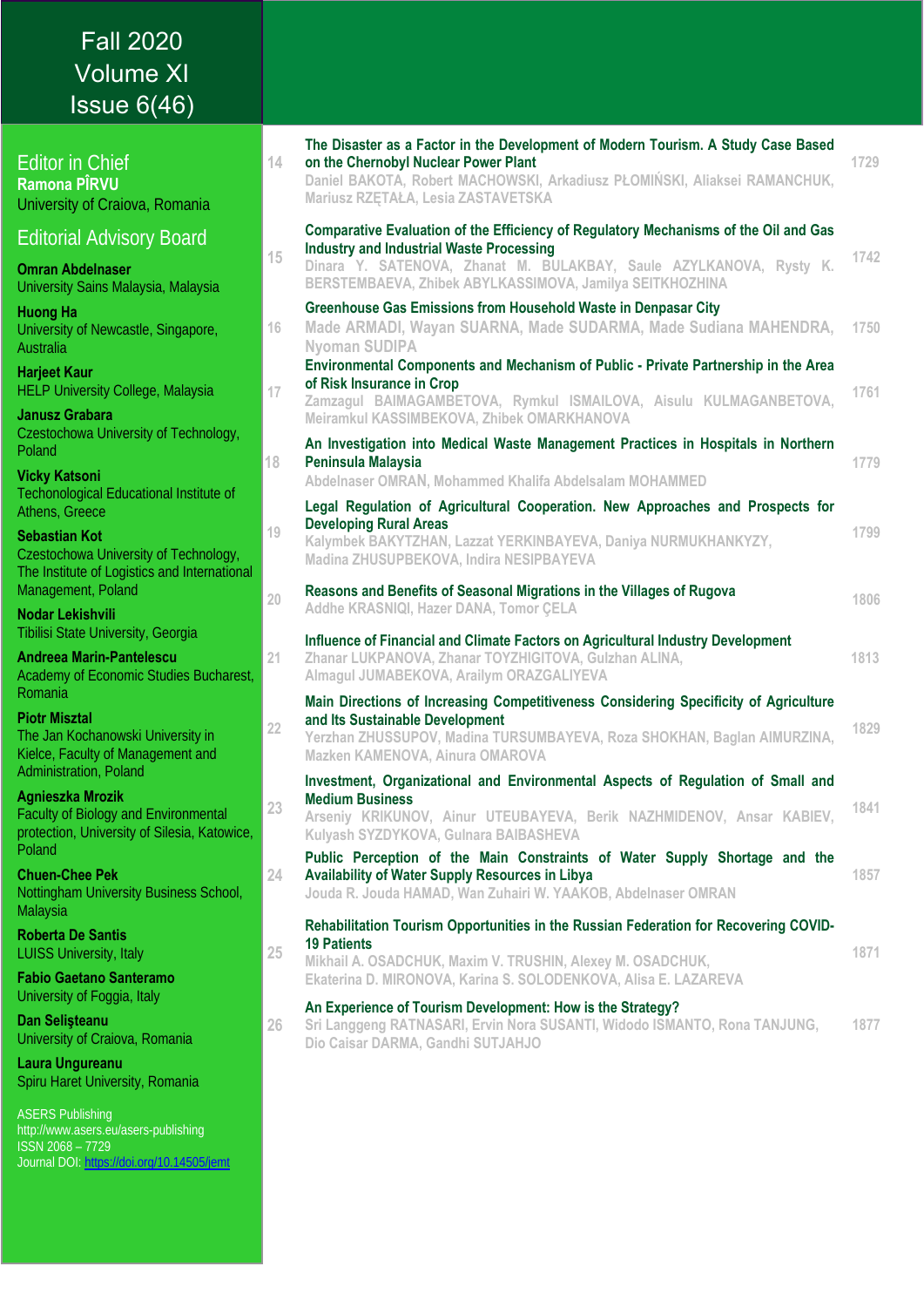### *Journal of Environmental Management and Tourism* Spring Issues 2021 Call for Papers Journal of Environmental Management and Tourism

**Journal of Environmental Management and Tourism** is an interdisciplinary research journal, aimed to publish articles and original research papers that should contribute to the development of both experimental and theoretical nature in the field of Environmental Management and Tourism Sciences.

Journal will publish original research and seeks to cover a wide range of topics regarding environmental management and engineering, environmental management and health, environmental chemistry, environmental protection technologies (water, air, soil), pollution reduction at source and waste minimization, energy and environment, modeling, simulation and optimization for environmental protection; environmental biotechnology, environmental education and sustainable development, environmental strategies and policies, etc. This topic may include the fields indicated above, but are not limited to these.

Authors are encouraged to submit high quality, original works that discuss the latest developments in environmental management research and application with the certain scope to share experiences and research findings and to stimulate more ideas and useful insights regarding current best-practices and future directions in environmental management.

*Journal of Environmental Management and Tourism* is indexed in SCOPUS, RePEC, CEEOL, ProQuest, EBSCO and Cabell Directory databases.

All the papers will be first considered by the Editors for general relevance, originality and significance. If accepted for review, papers will then be subject to double blind peer review.

| Deadline for submission:          | 20th February 2021                       |
|-----------------------------------|------------------------------------------|
| <b>Expected publication date:</b> | March 2021                               |
| Website:                          | https://journals.aserspublishing.eu/jemt |
| E-mail:                           | jemt@aserspublishing.eu                  |

To prepare your paper for submission, please see full author guidelines in the following file: JEMT\_Full\_Paper\_Template.docx, then send it via email at jemt@aserspublishing.eu.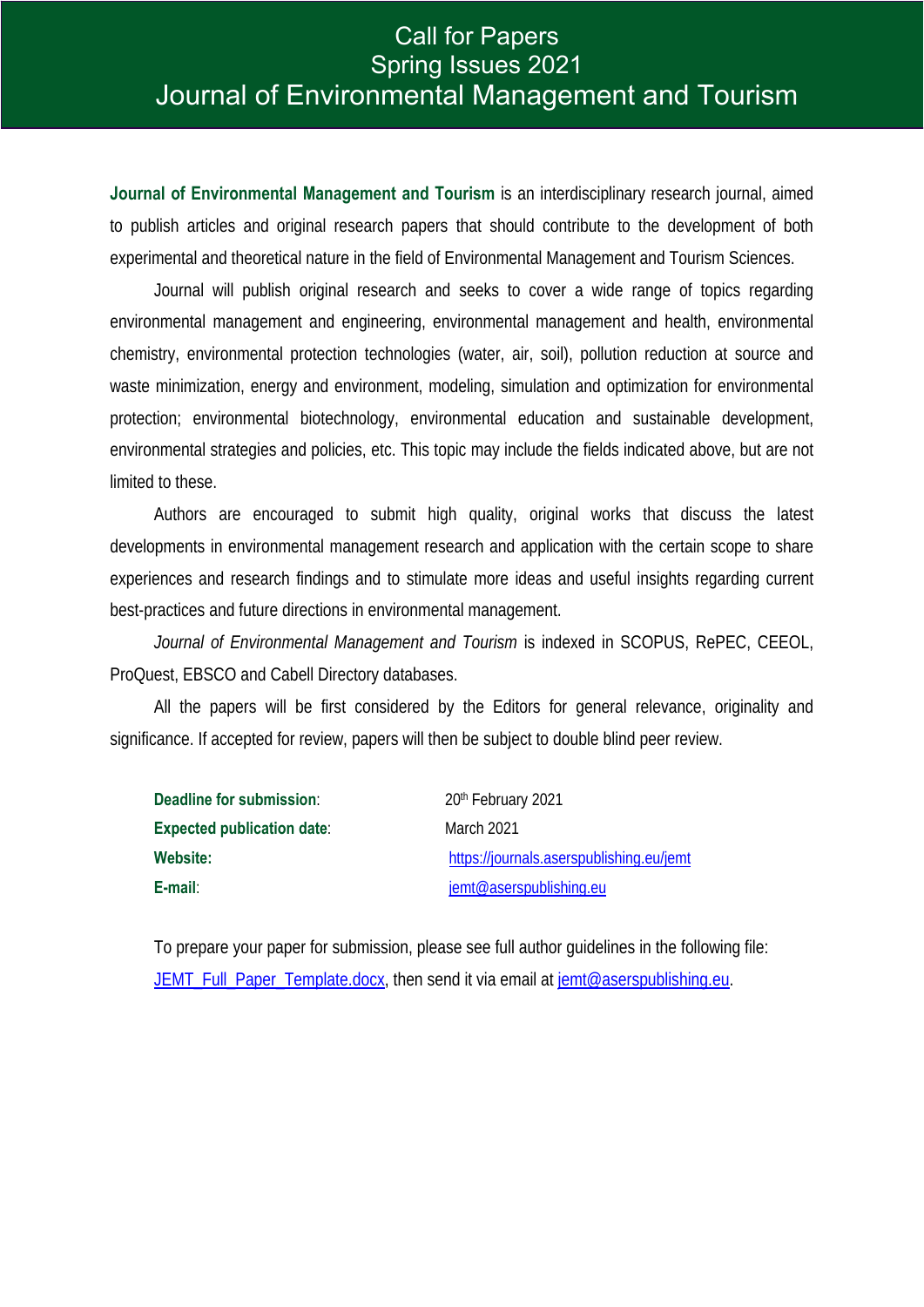

DOI : https://doi.org/10.14505/jemt.v11.7(47).26

#### **An Experience of Tourism Development: How is the Strategy?**

Sri Langgeng RATNASARI University of Riau Islands, Indonesia sarisucahyo@yahoo.com

Ervin Nora SUSANTI University of Riau Islands, Indonesia ervin.nora@gmail.com

Widodo ISMANTO University of Riau Islands, Indonesia widodo.ismanto@gmail.com

Rona TANJUNG University of Riau Islands, Indonesia ronatanjung07@gmail.com

Dio Caisar DARMA STIENASI Samarinda, Indonesia diocaisar@stiesam.ac.id

> Gandhi SUTJAHJO Batam University, Indonesia gandhi.sucahyo@gmail.com

#### **Suggested Citation:**

Ratnasari, S.L. *et al.* (2020). An Experience of Tourism Development: How is the Strategy?. *Journal of Environmental Management and Tourism*, (Volume XI, Winter), 7(47): 1877 - 1886. DOI:10.14505/jemt.v11.7(47).26

#### **Article's History:**

Received 2<sup>nd</sup> of September 2020; Received in revised form 4<sup>th</sup> of October 2020; Accepted 26<sup>th</sup> of October 2020; Published 30th of November 2020. Copyright © 2020 by ASERS® Publishing. All rights reserved.

#### **Abstract:**

Tourism is a sector that can determine the economic welfare of local communities. Tourism development needs to pay attention to aspects of facilities, tourists, and local communities, so as to create sustainable integration. The objectivity of this study is to contribute to tourism development in Samarinda City with a strategy that involves organizational innovation, management knowledge, organizational learning, and leadership transformation in the tourism community (government, business actors, and society). To answer these objectives, we use a research-based R&D approach. With careful planning, we developed several strategies by involving the Agency of Culture, Tourism, Communication, and Information Technology of Samarinda City in order to create a culture of learning and knowledge sharing through various productive agendas. Focus on organizational management, need to apply knowledge ineffective and conducive work procedures as a serious process. Organizational learning is part of the creation of competitiveness by those involved in the tourism industry. This is related to organizational culture and systems that grow because it can bring new ideas to various parties. In addition, the objectives of tourism development must also pay attention to social, historical, cultural, economic, and environmental aspects.

*Keywords*: management strategy; planning; tourism development; Samarinda.

**JEL codes**: L13; Z38; L83.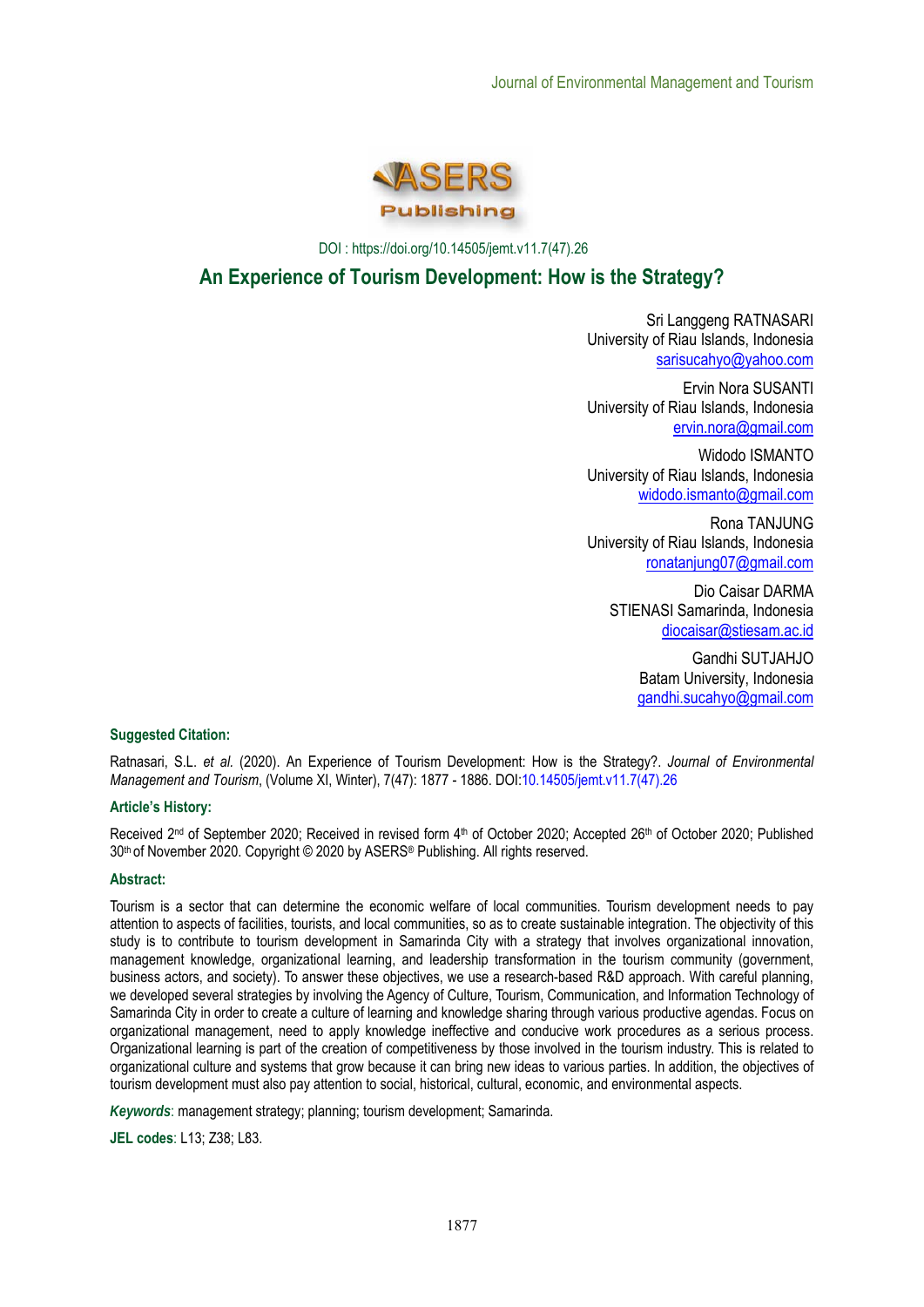#### **Introduction**

The most sustainable economic development strategy for developing countries is the development of the tourism sector. In its development, tourism has had a positive impact on employment (those who are skilled and unskilled) in various sectors of the economy (Blake *et al.* 2008; Yfantidou and Matarazzo 2017; Malaj 2020).

In developing countries such as Indonesia, tourism has grown rapidly in recent periods and has even become a major destination for tourists. Because it is a favorite destination, even at the Southeast Asian level, Indonesia continues to strive to create business innovations and strategies, especially in terms of promotion (Dolezal and Trupp 2015).

For Indonesia, the tourism sector makes a significant contribution to the economy. As a continuation of the previous explanation, that Indonesia's tourism GDP in 2015 reached IDR 461.36 trillion or 4.23% of the total national GDP. In aggregate, this sector has increased the value of the national economy and provided jobs for local communities (Mardiany 2017). Therefore, tourism is able to provide employment for 12.16 billion people in 2015 (Ministry of Tourism and Creative Economy of the Republic of Indonesia 2016).

Indonesia has different tourism characteristics from other countries because there are very large areas and islands. This potential is very interesting, considering that each region has a different culture. One of the areas with tourism that is classified as developing at this time is East Kalimantan. The province's economic activity is supported by the regional center, namely Samarinda City (Belawing, Heksarini and Darma 2020; Darma *et al*. 2020).

The development of the tourism sector in Samarinda City is focused on four areas. The first is the tourism development area (KPP-1) 1 which aims to develop natural and cultural tourism (Pampang Cultural Village, Green Valley, Borneo Park, Tanah Merah Waterfall, Lempake Reservoir, and Pinang Seribu Waterfall). Second, KPP-2 in building artificial tourism, culture, and shopping (Tjiu's Palace, Tongkonan Silo Makroman, Villa Anne, Citra Niaga Area, and Mahakam Edge Area). Meanwhile, the third is KPP-3 which includes the revitalization of religious tourism, shopping, and culinary tours (Baittul Muttaqien Islamic Center, Kampung Amplang, and the Juanda Avenue Area). Finally, KPP-4 by exploring cultural and religious tourism (Tenun Village, Sirathal Mustaqiem Mosque, and La Mohang Daeng Tomb). To realize this, it requires the participation of interested parties so that the special tourism area in Samarinda City can be well planned (Noor *et al.* (2019).

Several factors affect the feasibility of tourism in a place, not only perceptions of external things, such as ticket prices, travel costs, infrastructure, experience, and tourist satisfaction, but this also involves internal factors. Matters that include internal readiness in question is the role of the government, investors, and local communities in its readiness (Putri, Soemarno and Hakim 2015). So far, tourist destinations in Samarinda City have not met expectations to attract domestic and foreign tourists based on the targets in the regional development plans for the tourism sector. With this fact, from this article, we try to explore more about tourism development in Samarinda City through research and development (R&D), where there will be a combination of several concepts that are part of organizational innovation, management knowledge, organizational learning, and leadership transformation.

#### **1.1. Organizational Innovation**

Innovations have emerged in several countries as a driving dimension of economic growth and welfare in several countries. In addition, innovation is a source of competitive advantage in itself for companies and the main thing is to improve output performance against the service industry. Innovation also includes developing new businesses through better processes, because this way can be updated to navigate internal resources so that new institutional arrangements are needed to build tourism destinations (Schianetz, Kavanagh and Lockington 2007; Hjalager 2010; Zach 2016).

Innovation as a process of creation, development, distribution, and use is needed (including for tourism). The innovation process develops rapidly in relation to the product and is defined as a sequential process starting from the transformation of ideas into goods through the stages of fundamental or applied research, marketing, production, and technical development (Sandybayev 2016).

Activities in tourism, are not only the provision of services to travel organizations but the improvement and readiness of the sources of state revenue and the supporting economic sectors. So far, the tourism sector has had a huge impact on the economy and is related to other supporting sectors such as transportation, hotel and restaurant services, trade, construction, and the fulfillment of other goods and services). In this way, tourism becomes a catalyst for sustainable socio-economic development.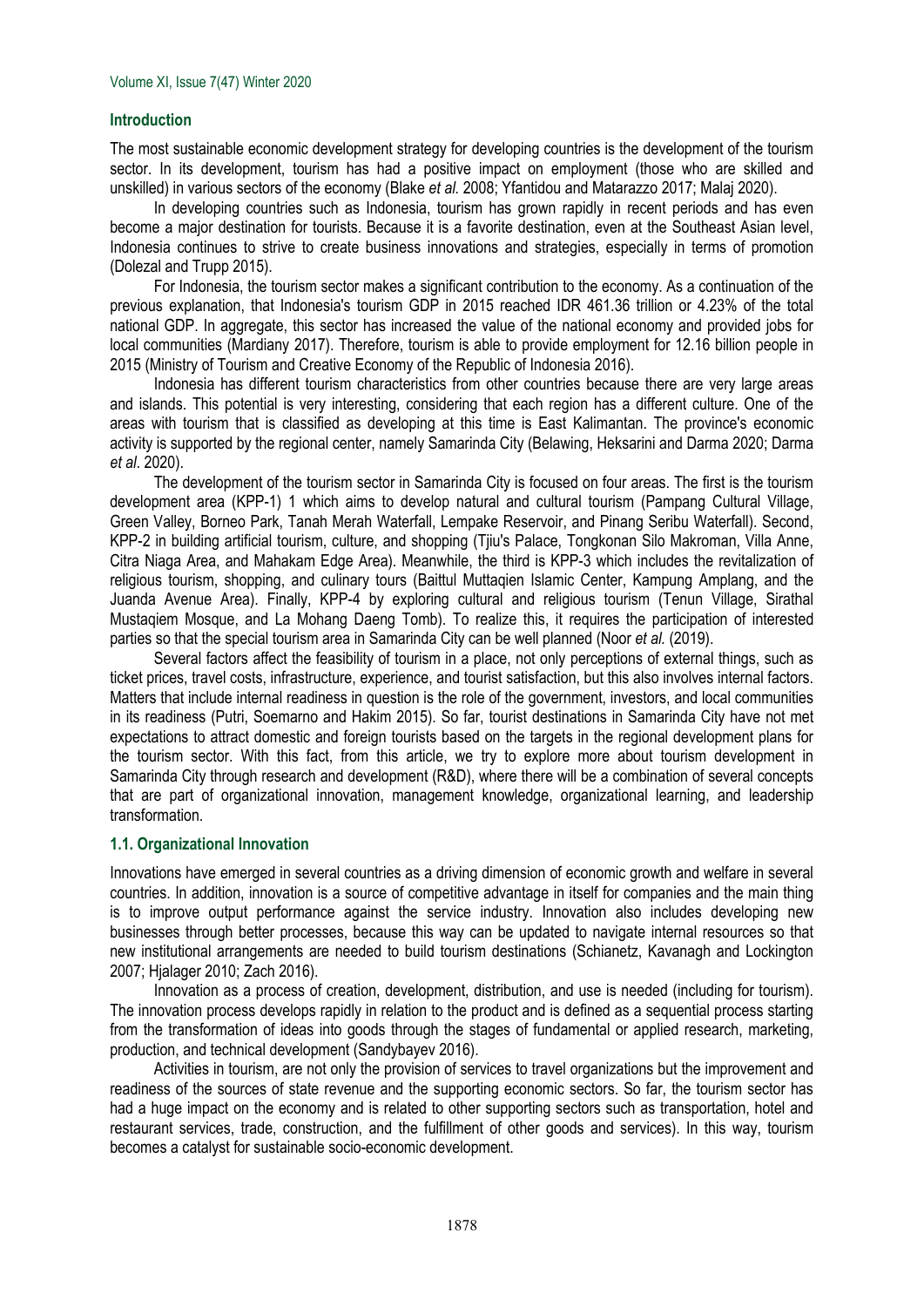#### **1.2. Knowledge Management**

The role of knowledge management (KM) in the 21st century is vital for any organization because it involves data, information, policies, and knowledge that are used to achieve common mission goals. Sequentially, KM attracted management's attention, and this generated commitment and support from managers at the top, middle and lower levels who required appropriate aspects of budget allocation, staffing, tools, awareness, and infrastructure. Supposedly, KM should no longer be a constraining factor because interest in it is quite understandable, given the movement towards a workplace-based KM economy (Suraya and Ahmad 2008).

In the tourism industry and hospitality industry, KM is very relevant for achieving business competition (profit). This sector is in the spotlight because of its large influence through the use of technology and information technology. It should be noted, the nature of KM for tourism is product-based services (Baldwin‐Evans 2006). In addition, the output of the hotel industry is a service that is the main base in meeting market demand for accommodation, food, and beverages (Baumard 2012; Musulin, Gamulin and Crnojevac 2011).

The discussion of KM to address the critical problems of an organization's adaptation, competitiveness, and survival as a series of addressing environmental changes is increasingly complex (Malhotra 2004). For tourism development, these environmental changes are well proven in determining the nature of changing consumer behavior and the availability of supplies. The goal of KM is to continue to adapt to situations by creating and using knowledge in response to erratic changes. In this regard, KM can anticipate security and safety with necessary measures such as the terrorist attacks on September 11 (2001) in the United States (The World Trade Organization 2001; Cooper 2006).

#### **1.3. Organizational Learning**

Organizational learning is a term given to companies that care for their members with learning facilities and constantly change according to the times. Organizational learning is very important because it always deals with current opportunities and problems, so they invest based on their capacity to be able to be in the future (Beesley 2015).

Various revisions and modifications to organizational learning are made to address misconceptions, confession contradictions, and improprieties (Gronum, Verreynne and Kastelle 2012; Fu 2017). Organizational learning is a variety of adjustments involving attitudes, behaviors, beliefs, and structural structures to the process of coping with environmental changes for permanent survival, corporate development, and increasing operating effectiveness (Spillane 2015).

With the precision of the chosen strategy, organizational learning in the tourism sector can reduce any damage and allow a return to the status quo. However, Ghaderi, Som and Wang (2014) adds the worst disaster, thus threatening the survival of organizational goals in critical situations. From other events, fundamental changes can occur at any time. Considering tourism, it is often the destination country which is hit by the crisis and as a whole is likely to be so intensively involved, that it is demanded by the policies of the competent authorities. In this case, the government needs to respond immediately with comprehensive measures and ensure that tourist destinations under its authority run normally again.

Organizations are designed to advance those in them and this requires policy and strategic innovation, enabling all parties involved to understand the projected missions and tactics and careful planning. Studies from Blackman and Ritchie (2008) confirmed that all these measures support the desired results. In its development, there are five stages of strategy consisting of analysis of the operating environment, implementation and overall control, feedback as an important part of future feedback, development of selected and potential strategic directions, and determining specific strategic directions.

#### **1.4. Transformational Leadership**

Initially, the concept of transformational leadership is presented in two ways (transactional or transformational). The essence of the power of leaders according to Burns (1978) is the extent to which they can be seen and satisfy special needs by followers. There are studies that discuss authoritarian leadership (one way) that has shown a positive effect of the transformational leadership process on overall employee job satisfaction which is higher than other characters (Vargas-Sevalle, Karami and Spector 2020). In comparison, Tracey and Hinkin (1994) presented several favorable outcomes of transformational leadership for hospitality organizations with strong relationships and positive impacts. In particular, this connection has a direct impact on the perceptions of followers by means of open communication, clarity of roles, company mission, and their satisfaction with the leader.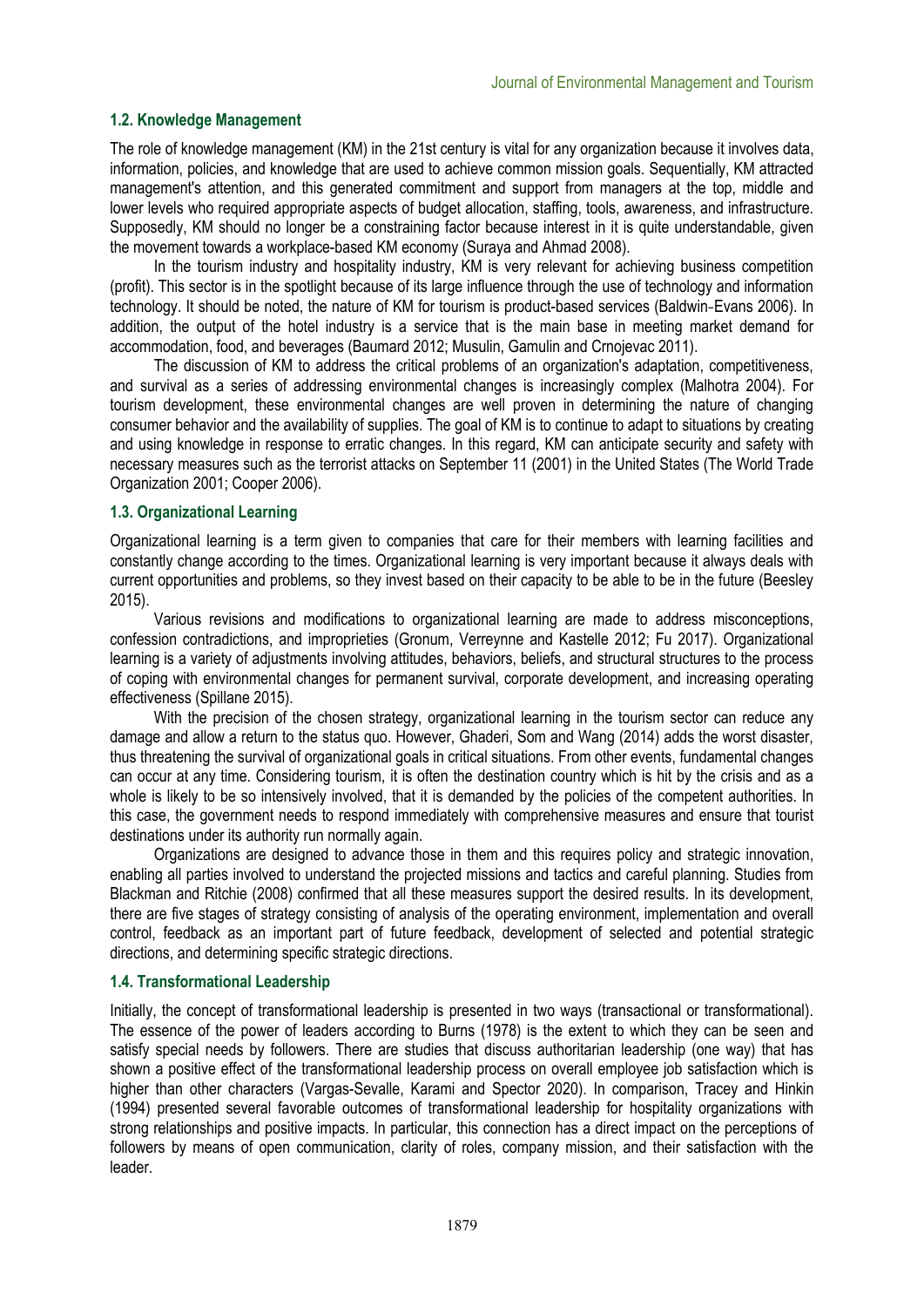#### Volume XI, Issue 7(47) Winter 2020

Several investigations related to leadership in the tourism and hospitality industry have been disclosed by Brownell (2010) and Uen, Wu, Teng and Liu (2012) to find solutions that allow better human resource management, thus encouraging their performance behavior. In his study, Dai, Dai, Chen and Wu (2013) also highlighted the growing interest based on transformational leadership styles and transactional leadership styles that have an impact on output and performance in a hospitality environment.

Generally, the leadership style in the hospitality industry in the future predominantly puts forward visionary leadership which implies clear company directions and plans. Even across industries, the possibility to be done in stages will depend on imagination or actual visualization in the future, so that it can be achieved. The development of the tourism market in the Asian region has seen and seen many different things to determine the type of leader. At least, Alongkornpradap *et al.* (2014) mentions several leading characteristics for the tourism market in Asia, including transactional, paternalistic, visionary, and transformational. In the coming period, there will be many shifts in the development of the Asian tourism industry, as there will be more room for visionary leaders based on market demand.

#### **2. Research Framework**

To answer the study objectives, we need R&D with literature studies as a comprehensive comparison of previous studies in journals related to the development of the tourism and hospitality industry. With this approach, a study is expected to make a significant contribution to certain aspects or very specific dimensions based on R&D research for organizations (Anagnostopoulou 2008; Smith 2012; Alhammadi *et al.* 2016). In practice and social interaction, a literature study is also adequate to explain the problems of the study with the support of R&D.



Figure 1. Illustration of management project for tourism development

*Source:* Authors own.

Figure 1 can determine the direction in tourism development in Samarinda City (Indonesia). Strategies are designed with several concrete steps through models (organizational innovation, knowledge management, organizational learning, and transformational leadership). With these four models, it is expected to be the right solution and reference for the tourism community.

#### **3. Discussions**

The economic and business environment has changed drastically and created conditions for intense competition. Social media is also growing rapidly, resulting in a transformation of the views and perceptions of tourists (including the dynamics of the tourism business). Globalization creates uncertainty in unpredictable economic behavior, so that the tourism sector in Indonesia may innovate and adjust its strategy to win the competition. Tourism is a masterpiece that can be changed at any time; therefore, the government needs to develop a strategy in attacking and defending from the onslaught of the market. Thus, the intended design is for example the availability of mapping from the aspects of strengths, weaknesses, opportunities, and threats (Suharto, Roy and Darma 2019).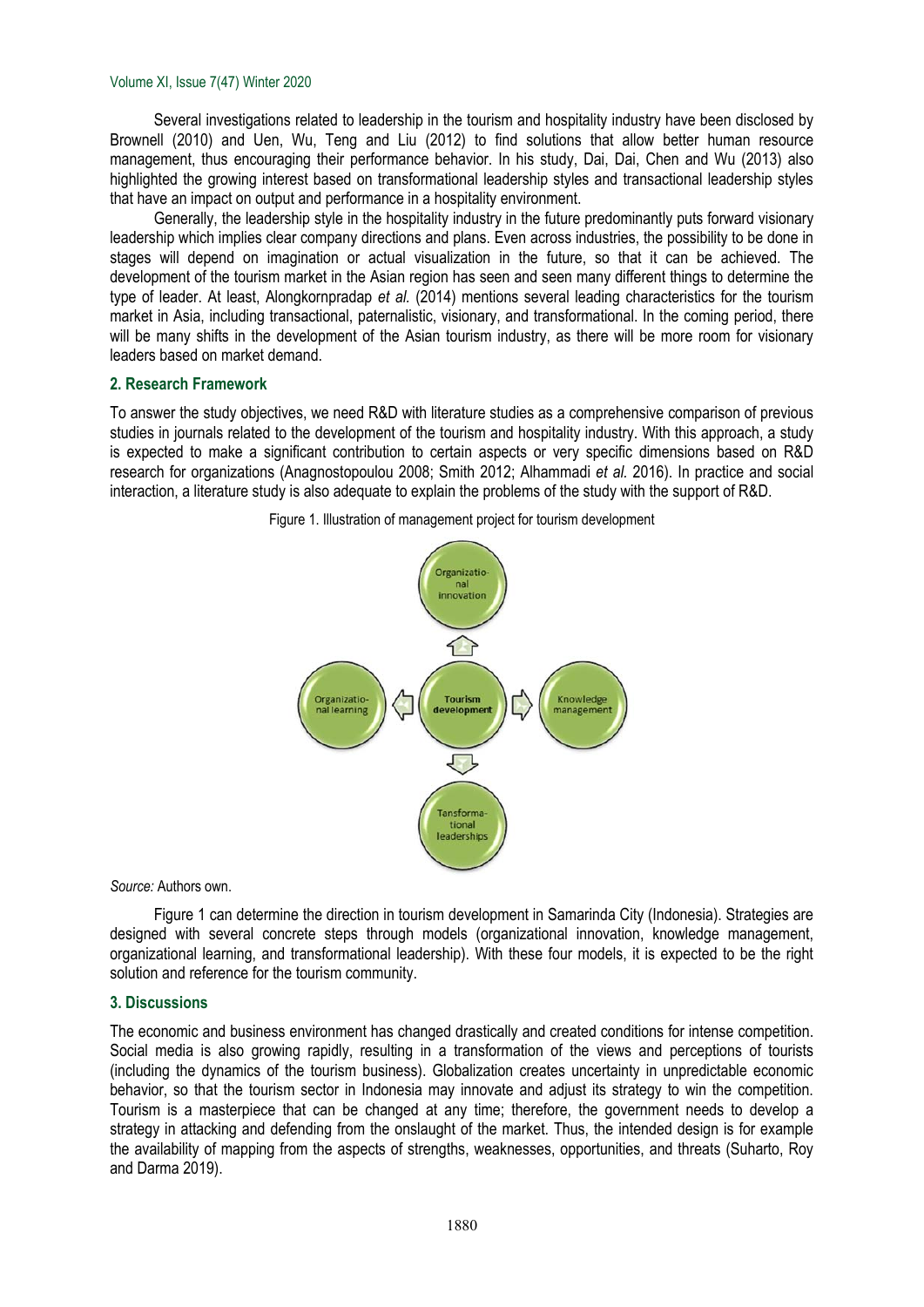The development of the tourism sector in Samarinda City is carried out on the dimensions of benefit, kinship, fairness and equality, balance, independence, sustainability, participatory, sustainable, democracy, equality, and unity which is realized through the implementation of a tourism development plan by taking into account diversity, uniqueness, cultural uniqueness and nature, and human needs for travel. This must refer to the Law of the Republic of Indonesia Number 10 of 2009 concerning tourism.

The Laws of the Republic of Indonesia 33 and 34 of 2014 concerning regional autonomy actually harmonize the broadest possible authority granted by the central government to regional governments to regulate and manage the interests of the community. This has encouraged people to take advantage of the potential that exists in their area, for example, to develop a tourist motorcycle taxi. In addition, based on the Regulation of the Mayor of Samarinda Number 23 of 2008 concerning the description of tasks, functions, and work procedures of the organizational structure of regional apparatuses, Samarinda City is an implementing element of regional autonomy in charge of carrying out government affairs based on the principle of autonomy and assistance in the tourism sector. Thus, one of the agencies responsible for developing tourist destinations is the Agency of Culture, Tourism, Communication, and Information Technology of Samarinda City (Atmojo 2011; Djubaedah 2019).

Table 1. Development of tourism objects in Samarinda City, 2019

| Types                         | Total |
|-------------------------------|-------|
| Nature tourism<br>1.          | 5     |
| 2.<br>Artificial tourism      | 38    |
| 3.<br>River tour (tirta)      | 2     |
| 4.<br>Marine tourism (marina) |       |
| 5.<br>Religious tourism       | 6     |
| 6.<br>Shopping tour           | 10    |
| 7.<br>Sport tourism           | 5     |
| 8.<br>Cultural tourism        | 10    |
| 9.<br>Rafting tour            | 0     |
| 10.<br>Culinary tour          | 2     |
| Forests<br>11.                |       |
| 12.<br>Mangrove forest        |       |
| 13. Park tourism              | 2     |
| New park<br>14.               |       |
|                               | 82    |

| Source: The Central Bureau of Statistics of Samarinda City. (2020) |  |
|--------------------------------------------------------------------|--|
|--------------------------------------------------------------------|--|

In 2019, there are 82 tourism objects of various categories (natural, artificial, river, marine, and religious, shopping, sports, culture, rafting, forest, mangroves, tourist parks, and new parks) in Samarinda City. Of that number, 38 are in the category of artificial tourism and no marine-based tourism (mina) or rafting. One type of cultural tourism that has been developed is Pampang Tourism Village, located in North Samarinda District. It is no exaggeration if this object is a cultural destination in East Kalimantan, especially Samarinda City which has different uniqueness. In Pampang Tourism Village, tourists can enjoy traditional Dayak dances, to be precise at the Lamin Adat Pamung Tawai traditional house. A magnificent traditional house is full of beautiful Dayak carvings. Pampang village itself has officially become a cultural village since 1991 and was inaugurated by the Governor of East Kalimantan (see Table 1).

The strategy of developing tourism objects in Samarinda City is used to improve, revitalize facilities, and promote with several tricks to make it attractive to tourists. This strategy also provides benefits for the communities associated with it (society, government, and investment). Local tourism development is needed through the right program in order to increase the number of visits. The intensity of the visit can be done by adding to marketing agendas, improving various facilities and services required by them. Figure 2 presents Samarinda as a region that has potential tourism objects in Indonesia. It is hoped that the development of the tourism sector from an internal aspect has a good impact on domestic tourists and foreign tourists. The success of the investment shows that the R&D concept must be put into practice as a service offered to tourists and can be felt in a real way, thus creating added value for the local community.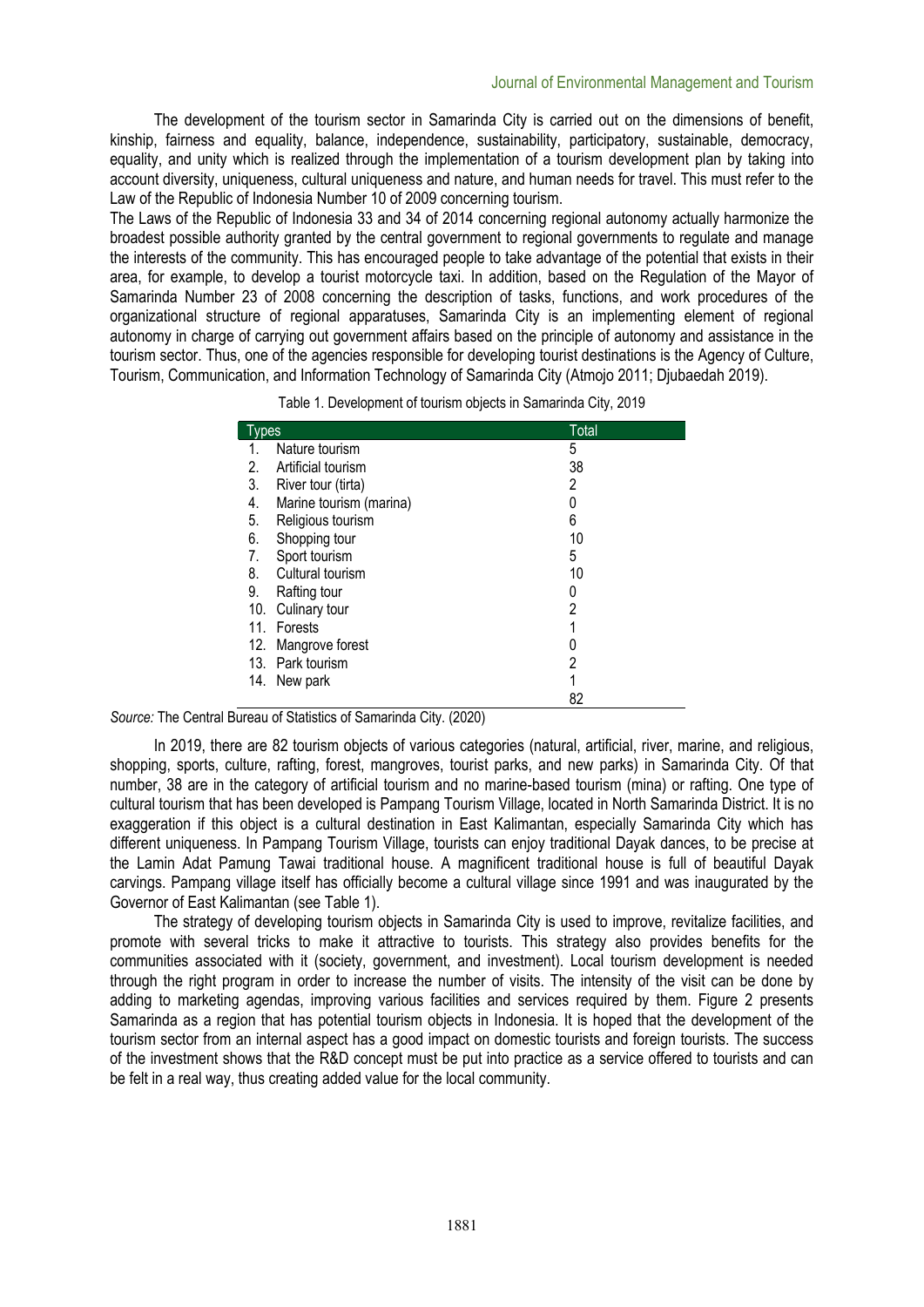

Figure 2. Map of tourist attractions in Samarinda

*Source:* Authors own

The linkage of innovation to tourism development is a process through which valuable ideas are transformed into new forms. Tourist destinations in Samarinda are growing rapidly in line with the formation of positive patterns of interaction between the government, traders, service providers, and tourists. The transformation has now proven to be a series of lessons learned for the organization as a whole to maintain creativity-based sustainability. For additional information, Purwadi (2015) explained that the perspective on innovation is the main key to shaping tourism potential to be more competitive in following tourist demands. The success of tourism is very much dependent on the ability of the government and service providers to present tourist objects that are more attractive, diverse, and facilitate transactions in the future. Innovation towards object destinations must be a top priority because innovation has an important role to play in determining the tourism market. The tourism industry, especially hotels in Samarinda, is also putting forward new steps.

Particularly in the innovation section, it is necessary to introduce and collect information about the antecedents of innovation carried out by various groups to support tourism development. Later, each group includes those presented in Figure 3 which were developed with several considerations.



Figure 3. The scope of innovation in the organization

Then, knowledge management is processed to compliment tourism development in Samarinda through collaboration with academics or those who are experienced in the field of tourism, so that a comparative study can be carried out against other tourist destinations. There are other conditions for the establishment of tourist destinations that are similar to other destinations. The focus on activities in interpreting the intended management knowledge must be a joint commitment involving cooperation between the government (in this case the authorized agency) and the competitive experience of business actors engaged in the tourism sector.

Technically, the process of disseminating knowledge and information to local communities is carried out with several considerations. Formal mechanisms that guarantee best practices in supporting tourism in Samarinda City are based on certain fields, such as individual involvement, teamwork, model development, use

*Source:* Adoption from Ribeiro (2017)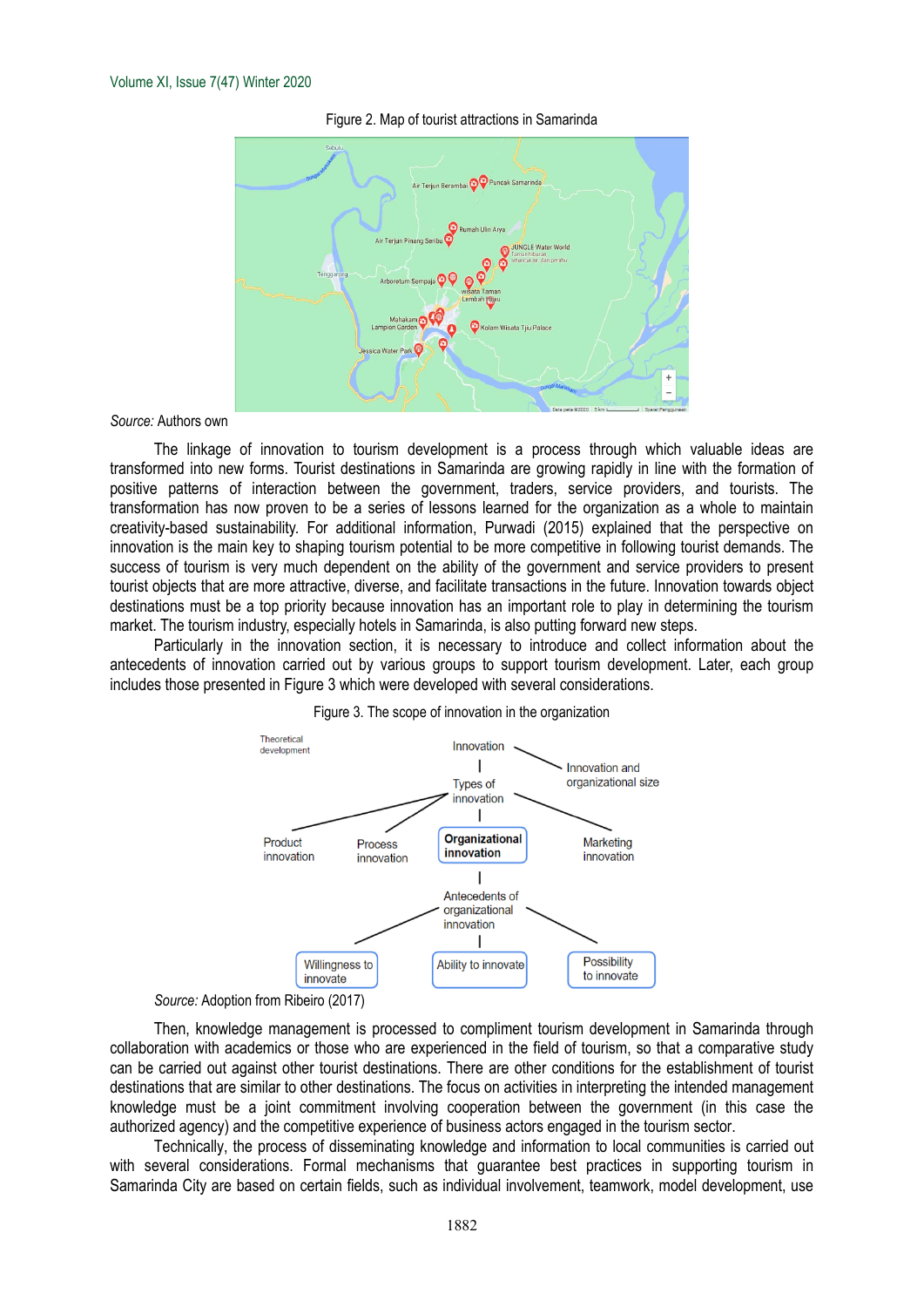of communication tools in an integrated dynamic knowledge dissemination process. Knowledge management is also a dynamic thing because it creates the social interactions of people and organizations. Furthermore, knowledge is aimed at a specific context because it requires a certain time and space. Without technical information, it becomes biased and does not create new knowledge. Their interpretation highlights information to become knowledge so that the context in which it is focused can be anchored in commitment and belief (Indriastuti *et al.* 2020).

The Agency of Culture, Tourism, Communication and Information Technology of Samarinda City as a government representative, needs to present a charismatic leader who has extraordinary skills for its employees. This ability is considered ideal behavior, ignores personal interests, and becomes a reference for subordinates. They are very enthusiastic to support all efforts related to tourism development. The attention of the leader with direct communication (transparent) to entrepreneurs from the tourism sector and the community, gives social trust (Ramdan, Candra and Fitri 2020). Thus, the agency is able to provide an assessment of things that are less representative in explaining transformational leadership.

This form of support can build business confidence in the tourism sector through direct communication with them during informal and non-formal meetings that also involve local communities. This certainly has a positive impact on finding several alternative solutions. Leadership transformation is also not enough to arouse high enthusiasm for learning in them, but to listen to their complaints, so it is two-way.

#### **Conclusion and Recommendation**

To build tourism sustainability, a characterful leadership transformation is needed because it can produce effective organizational learning and management knowledge, thus contributing to organizational innovation that supports tourism. The discussion presented is very relevant to studies Rao, Yang and Yang (2018), Aminbeidokhti, Nikabadi and Hoseini (2016), Uddin, Fan and Das (2017), Kamri, Kasuma, Kutok and Darma (2020) which explore the success of an organization, company, and of course, tourism requires the role of organizational innovation, knowledge management, organizational learning, and transformational leadership which is interrelated and their role is very significant.

The consequences of effective knowledge management need to be applied competently. The government's vision and mission in developing the tourism sector, in line with its main principle, is to understand and utilize the four strategies for business.

The existence of tourism in Samarinda City is expected to be a reliable part of foreign exchange earner. Therefore, it is necessary to increase it as an effort in the form of a tourism industry that is engaged in the tourism industry. To support this effort, technical policies can be implemented by means of promotion, quality of tourist destinations, and quality of service through integrated sectoral cooperation, because considering their contribution can expand business opportunities and employment opportunities.

#### **References**

- [1] Alhammadi, Y., *et al.* 2016. The Current State of Research and Development Approach (R&D) in the Saudi Construction Industry. *Procedia Engineering, 145*: 1462-1469. DOI:https://doi.org/10.1016/j.proeng.2016.04.184
- [2] Alongkornpradap, A., *et al.* 2014. Leadership Styles and Asian Tourism. *Perspectives in Asian Leisure and Tourism, 2*(7): 1-13.
- [3] Aminbeidokhti, A., Nikabadi, M. S., and Hoseini, A. M. 2016. The role of transformational leadership and knowledge management processes on the rate of organizational innovation. *International Journal of Knowledge Management Studies, 7*(3/4): 270–287. DOI: https://doi.org/10.1504/IJKMS.2016.10003233
- [4] Anagnostopoulou, S. C. 2008. R&D expenses and firm valuation: A literature review. *International Journal of Accounting & Information Management,* 16(1): 5-24. DOI: https://doi.org/10.1108/18347640810887735
- [5] Atmojo, A. R. 2011. Strategi pengembangan Tepian Mahakam sebagai salah satu objek wisata rekreasi di Kota Samarinda. *Media Wisata, 6*(1): 1-20. DOI: https://doi.org/10.36276/mws.v6i1.47
- [6] Baldwin‐Evans, K. 2006. Hilton highlights link between staff loyalty and e‐learning: Survey investigates value and usage of online portal. *Human Resource Management International Digest,* 14(1): 36-38. DOI:https://doi.org/10.1108/09670730610643990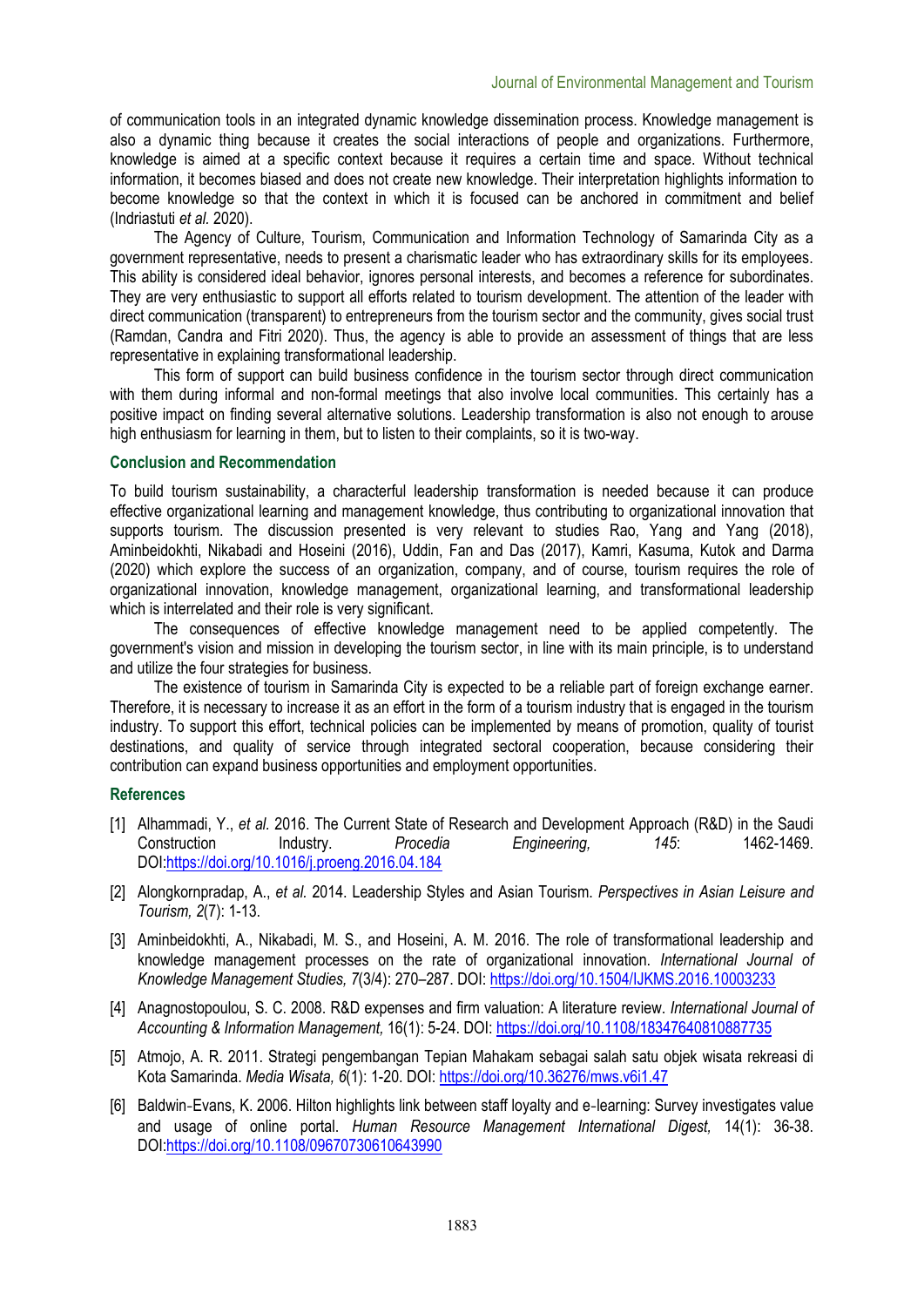Volume XI, Issue 7(47) Winter 2020

- [7] Baumard, P. 2012. *Tacit knowledge in organizations*. Sage Publications, London. DOI:http://dx.doi.org/10.4135/9781446217375
- [8] Beesley, L. 2015. Organizational learning, tourism. *In: Jafari J., Xiao H. (eds) Encyclopedia of Tourism*. Springer, Cham. DOI: https://doi.org/10.1007/978-3-319-01669-6\_138-1
- [9] Belawing, A. G., Heksarini, A., and Darma, D. C. 2020. Community perception from tourism: Example of Samarinda City. *Innovative Issues and Approaches in Social Sciences,* 13(3): 55-67. DOI:http://dx.doi.org/10.12959/issn.1855-0541.IIASS-2020-no3-art4
- [10] Blackman, D. A., and Ritchie, B. W. 2008. Tourism Crisis Management and Organizational Learning. *Journal of Travel & Tourism Marketing, 23*(2-4): 45-57. DOI: http://dx.doi.org/10.1300/J073v23n02\_04
- [11] Blake, A., Arbache, J. S., Sinclair, M. T., and Teles, V. 2008. Tourism and poverty relief. *Annals of Tourism Research*, *35*(1): 107-126. DOI: https://doi.org/10.1016/j.annals.2007.06.013
- [12] Brownell, J. 2010. Leadership in the service of hospitality. *Cornell Hospitality Quarterly,* 51(3): 363-378. DOI:https://doi.org/10.1177/1938965510368651
- [13] Burns, J. M. 1978. *Leadership*. Harper & Row, New York. DOI: https://doi.org/10.2307/1955659
- [14] Cooper, C. 2006. Knowledge management and tourism. *Annals of Tourism Research, 33*(1): 47–64. DOI:https://doi.org/10.1016/j.annals.2005.04.005
- [15] Dai, Y.-D., Dai, Y.-Y., Chen, K.-Y., and Wu, H.-C. 2013. Transformational vs transactional leadership: which is better? A study on employees of international tourist hotels in Taipei City. *International Journal of Contemporary Hospitality Management,* 25(5): 760-778. DOI: https://doi.org/10.1108/IJCHM-Dec-2011-0223
- [16] Darma, D. C., Maria, S., Kasuma, J., and Lestari, D. 2020. Factors involved in the number of tourist visits in the Muara Badak, Indonesia. *Religación. Revista De Ciencias Sociales Y Humanidades,* 5(24): 142-151. DOI: https://doi.org/10.46652/rgn.v5i24.623
- [17] Djubaedah, S. N. 2019. Strategi pengembangan desa wisata sebagai model pemberdayaan masyarakat di Desa Budaya Pampang, Samarinda Utara. *eJournal Administrasi Bisnis, 7*(4): 511-524.
- [18] Dolezal, C., and Trupp, A. 2015. Tourism and development in Southeast Asia. *ASEAS Austrian Journal of South-East Asian Studies, 8*(2): 117-124. DOI: https://doi.org/10.14764/10.ASEAS-2015.2-1
- [19] Fu, H-W. 2017. Organizational Learning and Organization Innovation in the Tourist Hotels An Empirical Study. *EURASIA Journal of Mathematics Science and Technology Education,* 13(9): 6347-6356. DOI:https://doi.org/10.12973/eurasia.2017.01069a
- [20] Ghaderi, Z., Som, A. P., and Wang, J. 2014. Organizational Learning in Tourism Crisis Management: An Experience from Malaysia. *Journal of Travel & Tourism Marketing,* 31(5): 627-648. DOI:http://dx.doi.org/10.1080/10548408.2014.883951
- [21] Gronum, S., Verreynne, M. L., and Kastelle, T. 2012. The Role of Networks in Small and Medium-Sized Enterprise Innovation and Firm Performance. *Journal of Small Business Management,* 50(2): 257-282. DOI:https://doi.org/10.1111/j.1540-627X.2012.00353.x
- [22] Hjalager, A-M. 2010. A review of innovation research in tourism. *Tourism Management,* 31(1): 1-12. DOI:https://doi.org/10.1016/j.tourman.2009.08.012
- [23] Indriastuti, H., *et al.* 2020. Achieving Marketing Performance through Acculturative Product Advantages: The Case of Sarong Samarinda. *Asian Journal of Business and Accounting,* 13(1): 241-261. DOI:https://doi.org/10.22452/ajba.vol13no1.9
- [24] Kamri, T., Kasuma, J., Kutok, J., and Darma, D. C. 2020. Do Tourists Willing to Pay for the Value of Environmental Conservation? A Case of Annah Rais Longhouse and Hot Springs. *Journal of Tourism Management Research, 7*(2): 218-228. DOI: https://doi.org/10.18488/journal.31.2020.72.218.228
- [25] Malaj, V. 2020. Gravity-model specification for tourism flows: The case of Albania. *CES Working Paper,*  12(2): 144-155.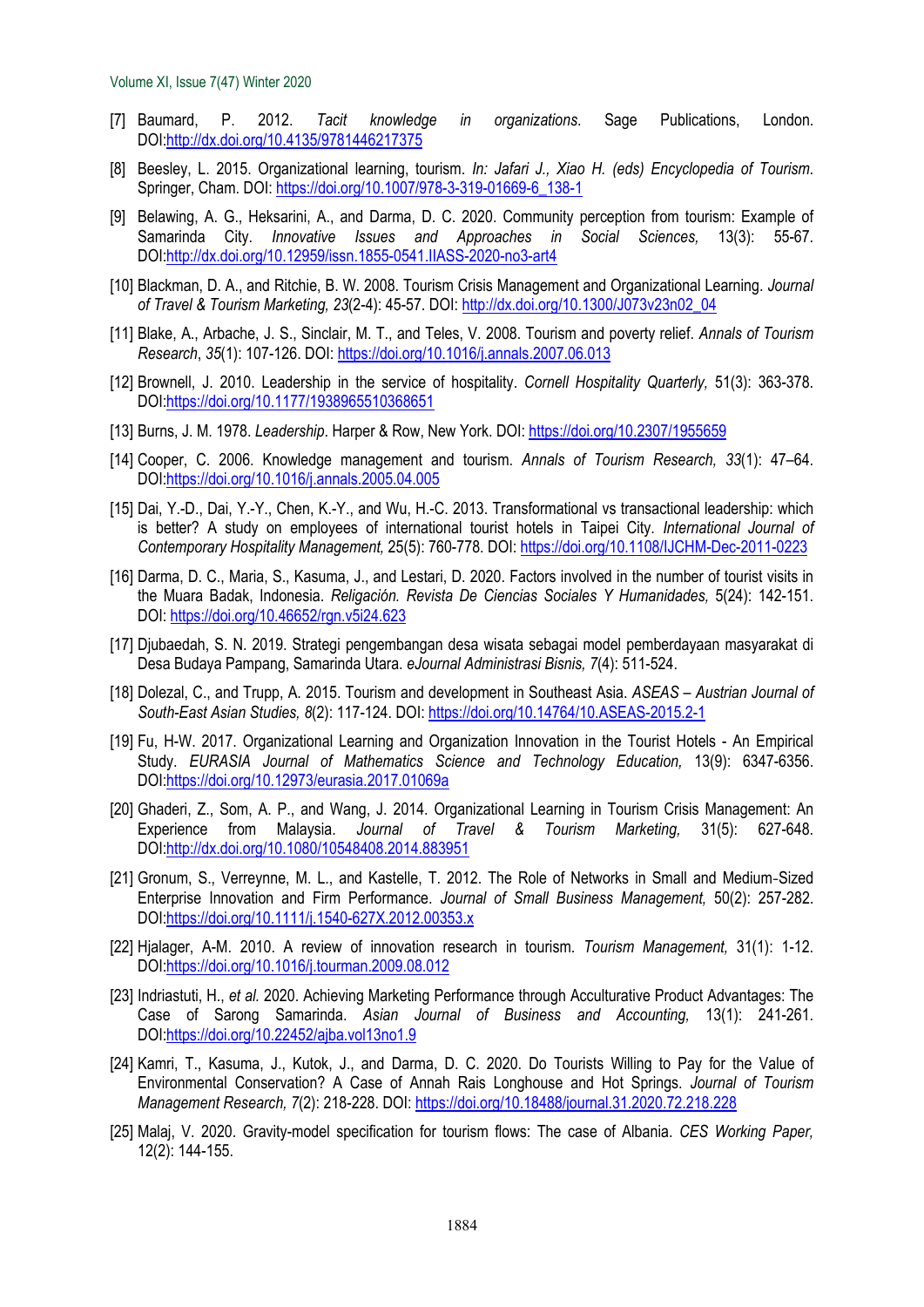- [26] Malhotra, Y. 2004. Why Knowledge Management Systems Fail: Enablers and Constraints of Knowledge Management in Human Enterprises*. In: Holsapple C.W. (eds) Handbook on Knowledge Management 1.*  International Handbooks on Information Systems, vol 1. Springer, Heidelberg. DOI:https://doi.org/10.1007/978-3-540-24746-3\_30
- [27] Mardiany, M. 2017. Tourism in Samarinda City, East Kalimantan: Recent Status and Future Directions. *Journal of Indonesian Tourism and Development Studies,* 5(1): 41-48. DOI:https://doi.org/10.21776/ub.jitode.2017.005.01.06
- [28] Musulin, J., Gamulin, J., and Crnojevac, I. H. 2011. Knowledge management in tourism: The importance of tacit knowledge and the problem of its elicitation and sharing. *2011 Proceedings of the 34th International Convention MIPRO, Opatija, 2011, pp. 981-987*.
- [29] Noor, M. F., Putra, H. M., Keliwar, S., and Nala, I. W. 2019. Study of potential destinations for new tourism areas: Efforts to develop benanga reservoir as a potential tourist destination area. *Jurnal Riset Inossa,* 1(2): 111-138.
- [30] Purwadi, P. 2015. Kajian sarung Samarinda dari prespektif pemangku kepentingan. *Kinerja,* 12(5): 89-101. DOI: http://dx.doi.org/10.29264/jkin.v12i2.9
- [31] Putri, S. D., Soemarno, S., and Hakim, L. 2015. Strategic management of nature-based tourism in Ijen Crater in the context of sustainable tourism development. *Journal of Indonesian Tourism and Development Studies, 3*(3): 123-129. DOI: https://doi.org/10.21776/ub.jitode.2015.003.03.06
- [32] Ramdan, I, M., Candra, K. P., and Fitri, A. R. 2020. Factors affecting musculoskeletal disorder prevalence among women weavers working with handlooms in Samarinda, Indonesia. *International Journal of Occupational Safety and Ergonomics,* 26(3): 507-513. DOI: https://doi.org/10.1080/10803548.2018.1481564
- [33] Rao, Y., Yang, M. N., and Yang, Y. X. 2018. Knowledge Sharing, Organizational Learning and Service Innovation in Tourism. *Journal of Service Science and Management,* 11(5): 510-526. DOI:https://doi.org/10.4236/jssm.2018.115035
- [34] Ribeiro, F. T. 2017. Organizational innovation in hotel companies. *Thesis*. Facultat de Ciències Jurídiques i Econòmiques, Universitat Jaume I, Valencia. Available at: https://core.ac.uk/download/pdf/141440298.pdf
- [35] Sandybayev, A. 2016. Strategic Innovation in Tourism. A Conceptual and Review Approach. *International Journal of Research in Tourism and Hospitality, 2*(4): 5-10. DOI: http://dx.doi.org/10.20431/2455- 0043.0204002
- [36] Schianetz, K., Kavanagh, L., and Lockington, D. 2007. The learning tourism destination: the potential of a learning organization approach for improving the sustainability of tourism destinations. *Tourism Management,* 28(6): 1485-1496. DOI: https://doi.org/10.1016/j.tourman.2007.01.012
- [37] Smith, P. 2012. Where is practice in inter‐organizational R&D research? A literature review. *Management Research,* 10(1): 43-63. DOI: https://doi.org/10.1108/1536-541211228559
- [38] Spillane, J. P. 2015. Leadership and learning: Conceptualizing relations between school administrative practice and instructional practice. *Societies,* 5(2): 277-294. DOI: https://doi.org/10.3390/soc5020277
- [39] Suharto, R. B., Roy, J., and Darma, D. C. 2019. Degree of Potential and Development Strategy of Tourism Objects. *International Journal of Scientific & Technology Research,* 8(9): 2343-2347.
- [40] Suraya, H., and Ahmad, H. 2008. Knowledge Management in Tourism Industry: KMS for Tourist Information Counter in Malaysia. *Journal of Information & Knowledge Management, 7*(3): 159–172. DOI:https://doi.org/10.1142/S0219649208002068
- [41] Tracey, J. B., and Hinkin, T. R. 1994. Transformational Leaders in the Hospitality Industry. Cornell *Hotel and Restaurant Administration Quarterly, 35*(2): 18–24. DOI: https://doi.org/10.1177/001088049403500213
- [42] Uddin, M. A., Fan, L., and Das, A. K. 2017. A Study of the Impact of Transformational Leadership. Organizational Learning, and Knowledge Management on Organizational Innovation. *Management Dynamics, 16*(2): 42-54.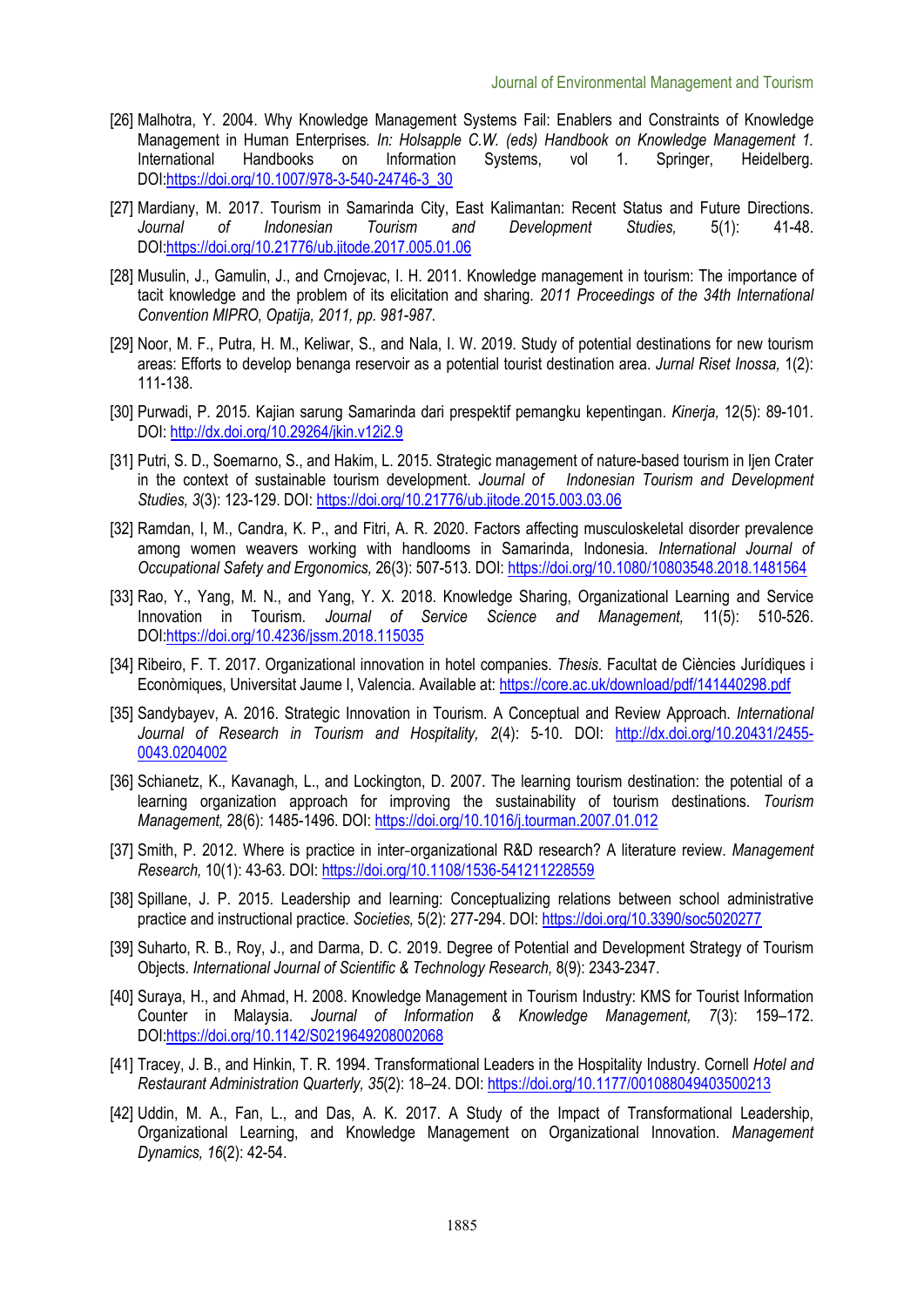- [43] Uen, J. F., Wu, T., Teng, H. C., and Liu, Y. S. 2012. Transformational leadership and branding behavior in Taiwanese hotels. *International Journal of Contemporary Hospitality Management,* 24(1): 26-43. DOI:https://doi.org/10.1108/09596111211197782
- [44] Vargas-Sevalle, L., Karami, M., and Spector, S. 2020. Transformational Leadership in the Hospitality and Tourism Industry. *In: Ratten, V. (Ed.)*. Entrepreneurial Opportunities, Emerald Publishing Limited, pp. 73-97. DOI: https://doi.org/10.1108/978-1-83909-285-520201007
- [45] Yfantidou, G., ans Matarazzo, M. 2017. The future of sustainable tourism in developing countries. *Sustainable development, 25*(6): 459-466. DOI: https://doi.org/10.1002/sd.1655
- [46] Zach, F. 2016. Collaboration for Innovation in Tourism Organizations: Leadership Support, Innovation Formality, and Communication. *Journal of Hospitality & Tourism Research,* 40(3): 271–290. DOI:https://doi.org/10.1177/1096348013495694
- [47] Ministry of Tourism and Creative Economy of the Republic of Indonesia. (2016). Ministry of Tourism Secretariat Performance Accountability Report in 2015, Jakarta. Available at: https://www.kemenparekraf.go.id/post/laporan-akuntabilitas-kinerja-sekretariat-kementerian-pariwisatatahun-2015
- [48] The Central Bureau of Statistics of Samarinda City. 2020. *Samarinda Municipality in Figures 2020*. Mahendra Mulya, and Samarinda. Available at: http://www.fat.com/induction-state-ofhttps://samarindakota.bps.go.id/publication/2020/04/27/4f263d1ab55ba7b650c25f14/kota-samarinda-dalamangka-2020.html
- [49] The World Trade Organization. 2001. *Tourism after 11 September 2001: Analysis, Remedial Actions and Prospects*. World Tourism Organization, Madrid. Available at: https://www.eunwto.org/doi/epdf/10.18111/9789284404896